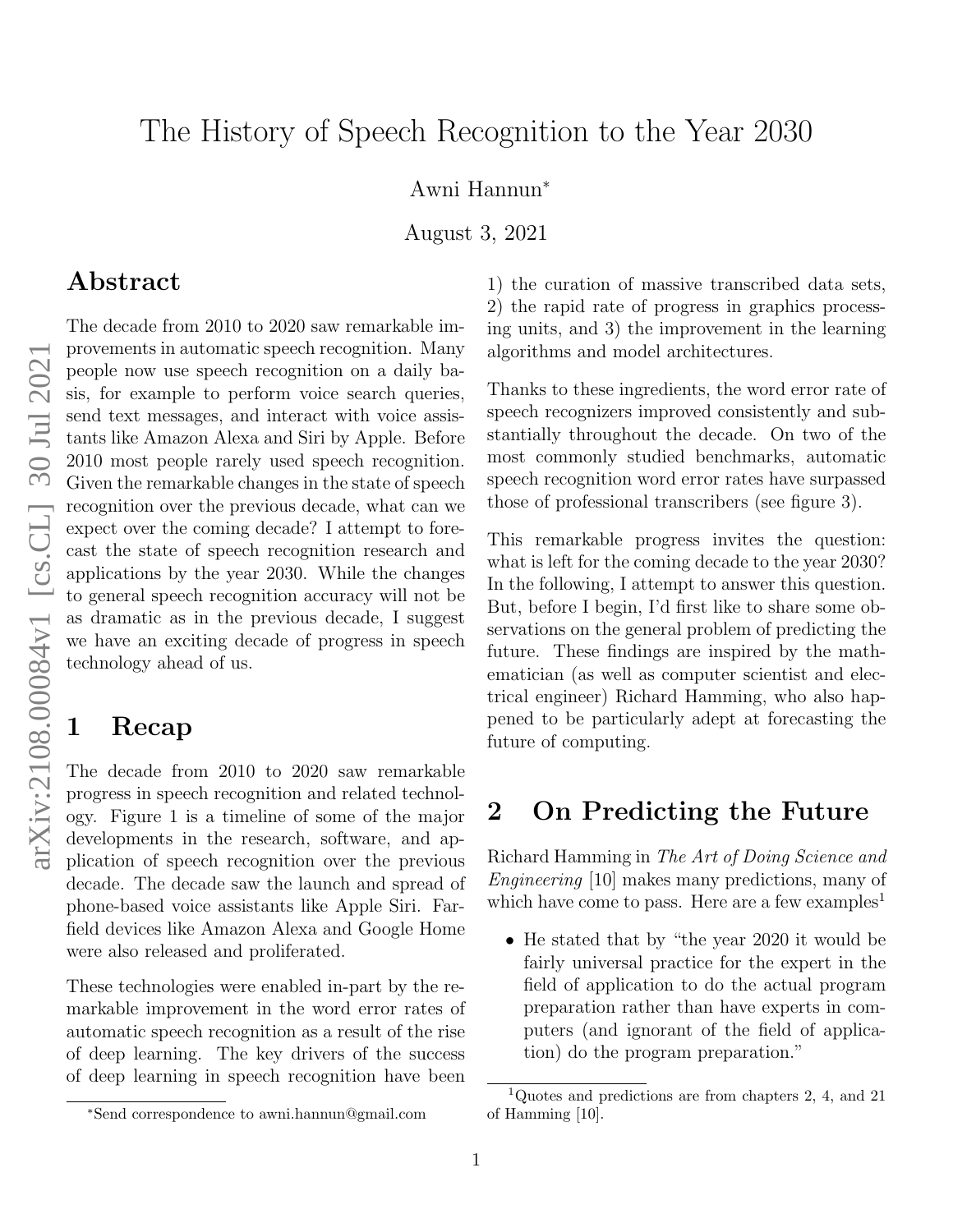<span id="page-1-0"></span>

Figure 1: A timeline of some of the major developments in speech recognition from the years 2010 to 2020. The decade saw the launch of voice-based devices and voice assistants, open-source and widely used speech recognition software like Kaldi [\[23\]](#page-8-0), and larger benchmarks like LibriSpeech [\[22\]](#page-8-1). We also saw speech recognition models improve starting from hybrid neural network architectures [\[15\]](#page-7-1) to more end-to-end models including Deep Speech [\[11\]](#page-7-2), Deep Speech 2 [\[2\]](#page-6-0), encoder-decoder models with attention [\[5\]](#page-7-3), and transducer-based speech recognition [\[14\]](#page-7-4).

- He predicted that neural networks "represent a solution to the programming problem," and that "they will probably play a large part in the future of computers."
- He predicted the prevalence of generalpurpose rather than special-purpose hardware, digital over analog, and high-level programming languages all long before the field had decided one way or another.
- He anticipated the use of fiber-optic cables in place of copper wire for communication well before the switch actually took place.

These are just a few examples of Hamming's extraordinary prescience. Why was he so good at predicting the future? Here are a few observations which I think were key to his ability:

Practice: One doesn't get good at predicting the future without actually practicing at it. Hamming practiced. He reserved every Friday afternoon "great thoughts" in which he mused on the future. But he didn't just predict in isolation. He made his predictions public, which forced him to put them in a communicable form and held him accountable. For example, in 1960 Hamming gave a talk titled "The History of Computing to the Year 2000" (you may recognize the title) in which he predicted how computing would evolve over the next several decades.

Focus on fundamentals: In some ways, forecasting the future development of technology is just about understanding the present state of technology more than those around you. This requires both depth in one field as well as non-trivial breadth. This also requires the ability to rapidly assimilate new knowledge. Mastering the fundamentals builds a strong foundation for both.

Open mind: Probably the most important trait Hamming exhibited, and in my opinion the most difficult to learn, was his ability to keep an open mind. Keeping an open mind requires constant self-vigilance. Having an open mind one day does not guarantee having it the next. Having an open mind with respect to one scientific field does not guarantee having it with respect to another. Hamming recognized for example that one may be more productive in an office with the door closed, but he kept his office door open as he believed an "open mind leads to the open door, and the open door tends to lead to the open mind" [\[10,](#page-7-0) chp. 30].

I'll add to these a few more thoughts. First, the rate of change of progress in computing and machine learning is increasing. This makes it harder to predict the distant future today than it was 50 or 100 years ago. These days predicting the evolution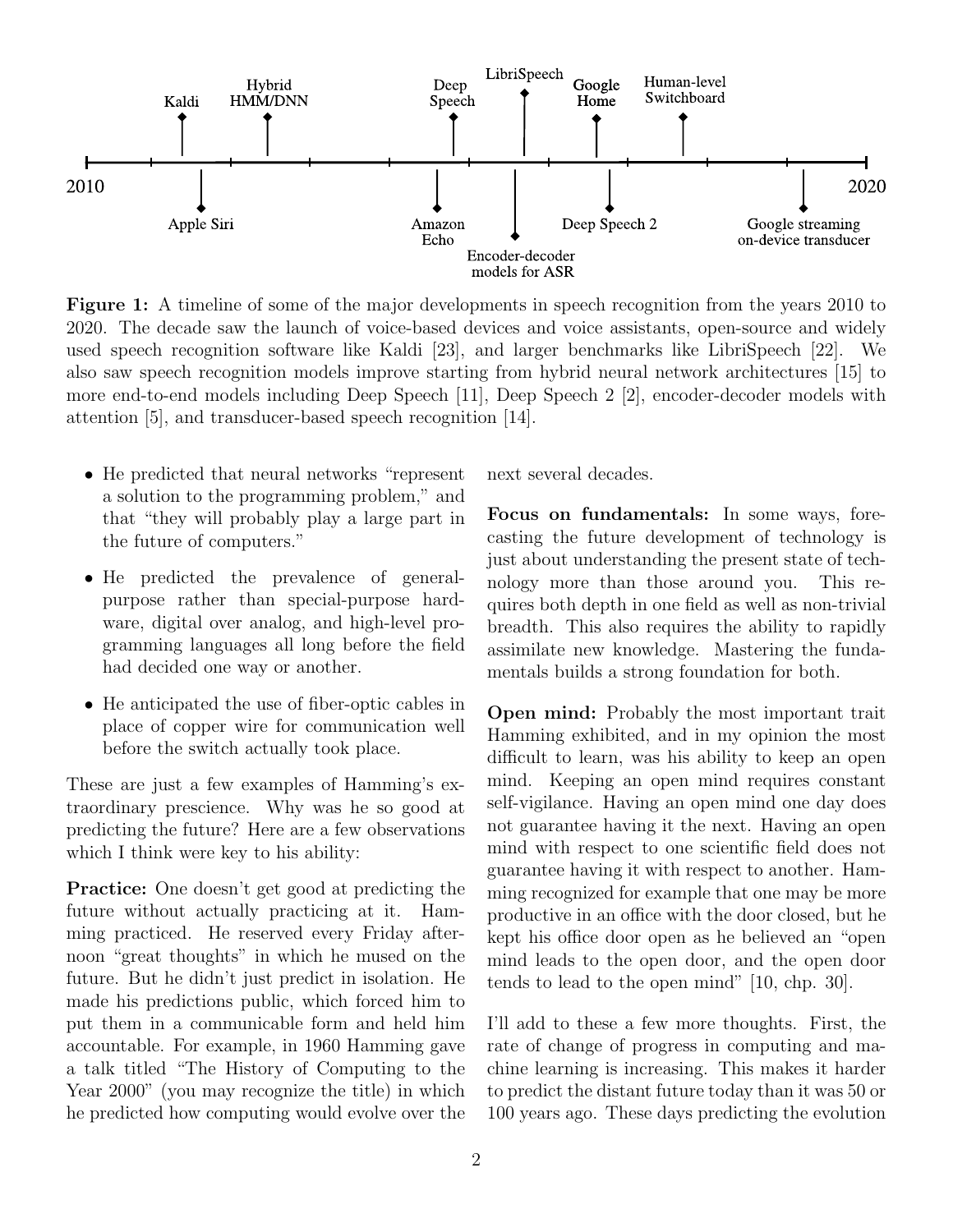<span id="page-2-0"></span>

Figure 2: The graph depicts progress as a function of time. The linear extrapolation from the present (dashed line) initially results in overly optimistic predictions. However, eventually the predictions become pessimistic as they are outstripped by the exponential growth (solid line).

of speech recognition even ten years out strikes me as a challenge. Hence my choosing to work with that time frame.

A common saying about technology forecasting is that short-term predictions tend to be overly optimistic and long-term predictions tend to be overly pessimistic. This is often attributed to the fact that progress in technology has been exponential. Figure [2](#page-2-0) shows how this happens if we optimistically extrapolate from the present assuming progress is linear with time. Progress in speech recognition over the previous decade (2010-2020) was driven by exponential growth along two key axes. These were compute (e.g. floating-point operations per second) and data set sizes. Whether or not figure [2](#page-2-0) applies to speech recognition for the coming decade remains to be seen.

I'm sure a lot of the following predictions will prove wrong. In some ways, particularly when it comes to the more controversial predictions, these are really more of an optimistic wishlist for the future. On that note, let me close this section with the fa-mous words of the computer scientist Alan Kay<sup>[2](#page-2-1)</sup>:

The best way to predict the future is to invent it.

## 3 Research Predictions

### 3.1 Semi-supervised Learning

Prediction: Semi-supervised learning is here to stay. In particular, self-supervised pretrained models will be a part of many machine-learning applications, including speech recognition.

Part of my job as a research scientist is hiring, which means a lot of interviews. I've interviewed more than a hundred candidates working on a diverse array of machine-learning applications. Some large fraction, particularly of the natural language applications, rely on a pretrained model as the basis for their machine-learning enabled product or feature. Self-supervised pretraining is already pervasive in language applications in industry. I predict that by 2030 self-supervised pretraining will be just as pervasive in speech recognition.

The past three years of deep learning have been the years of semi and self-supervision. The field has undoubtedly learned how to improve machinlearning models using unannotated data. Selfsupervised learning [\[18\]](#page-8-2) has benefited many of the most challenging machine learning benchmarks. In language tasks, state-of-the-art records have been repeatedly set and surpassed by self-supervised models [\[6,](#page-7-5) [24,](#page-8-3) [33\]](#page-9-0). Self and semi-supervision are now commonplace and setting records in computer vision [\[13,](#page-7-6) [4,](#page-7-7) [9\]](#page-7-8), abstractive summarization [\[34\]](#page-9-1) and machine translation [\[27\]](#page-8-4).

Speech recognition has also benefited from semisupervised learning. Two approaches are commonly used, both of which work well. The first approach is self-supervised pretraining [\[26,](#page-8-5) [35\]](#page-9-2) with a loss function based on contrastive predictive coding [\[21\]](#page-8-6). The idea is simple: train the model to predict the future frame(s) of audio given the past. Of course, the devil is in the details and the scale. The

<span id="page-2-1"></span><sup>2</sup>Alan Kay is best known for developing the modern

graphical user interface and also object-oriented programming in the Smalltalk programming langauge.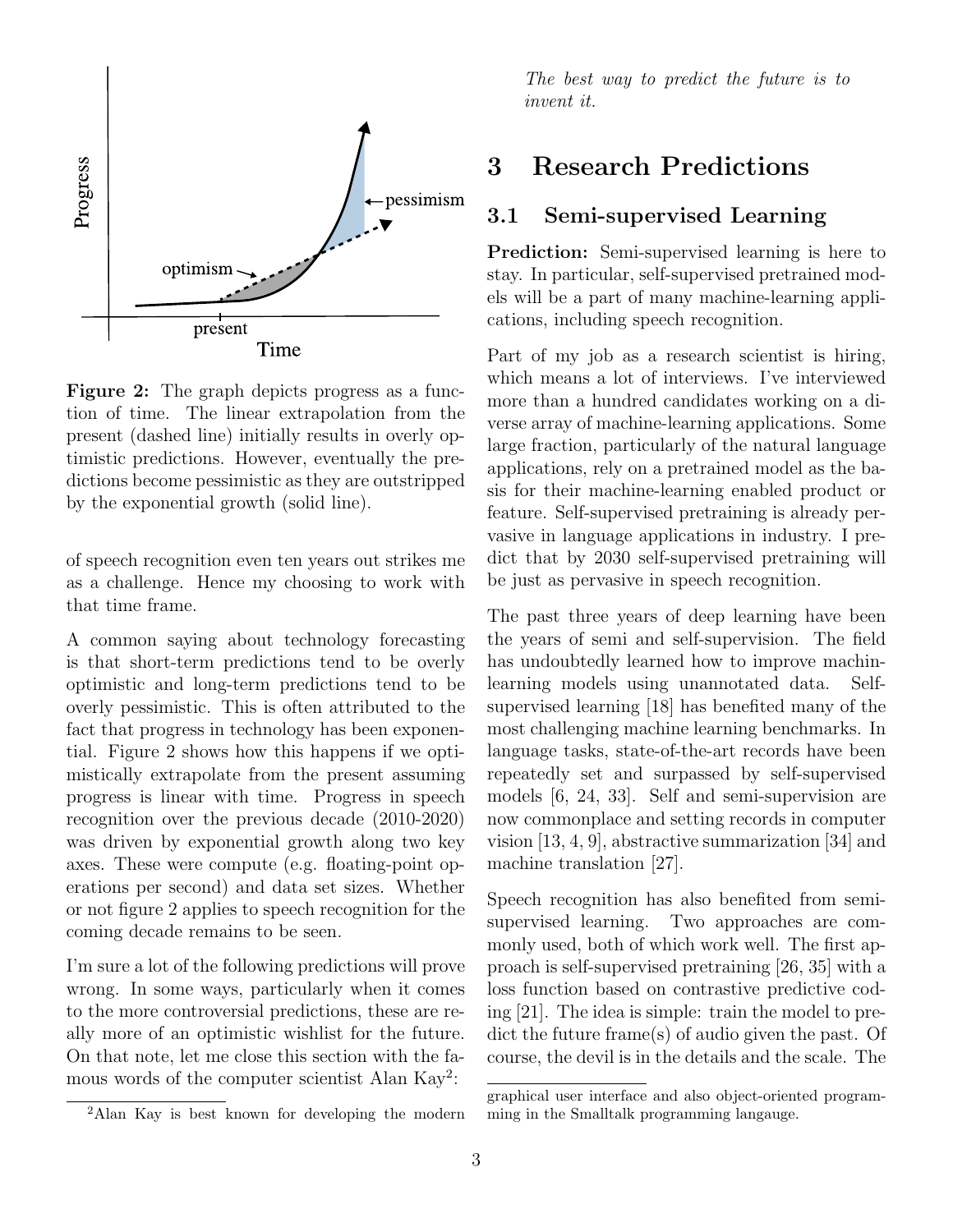second approach is pseudo-labeling [\[19,](#page-8-7) [16,](#page-7-9) [32\]](#page-9-3). Again the idea is simple: use the trained model to predict the label on unlabeled data, then train a new model on the predicted labels as if they were the ground truth. And again the devil is in the details and the scale. The fact that pseudo-labeling leads to better models is remarkable. It feels as if we are getting something for nothing, a free lunch. The reason and the regime in which pseudolabeling works are interesting research questions.

The main challenges with self-supervision are those of scale, and hence accessibility. Right now only the most highly endowed industry research labs (e.g. Google Brain, Google DeepMind, Facebook AI Research, OpenAI, etc.) have the funds to burn on the compute required to research selfsupervision at scale. As a research direction, self-supervision is only becoming less accessible to academia and smaller industry labs.

Research implications: Self-supervised learning would be more accessible given lighter-weight models which could be trained efficiently on less data. Research directions which could lead to this include sparsity for lighter-weight models, optimization for faster training, and effective ways of incorporating prior knowledge for sample efficiency.

## <span id="page-3-1"></span>3.2 On Device

Prediction: Most speech recognition will happen on the device or at the edge.

There are a few reasons I predict this will happen. First, keeping your data on your device rather than sending it to a central server is more private. The trend towards data privacy will encourage ondevice inference whenever possible. If the model needs to learn from a user's data, then the training should happen on the device.

The second reason to prefer on-device inference is latency. In absolute terms, the difference between 10 milliseconds and 100 milliseconds is not much. But the former is well below the perceptual latency of a human, and the latter well above [\[17,](#page-8-8) [20\]](#page-8-9). Google has already demonstrated an on-device speech recognition system with accuracy nearly as

good as a server-side system [\[14\]](#page-7-4). The latency dif-ferences are easily noticeable.<sup>[3](#page-3-0)</sup> From a pragmatic standpoint, the latency of the server-side recognizer is probably sufficient. However, the imperceptible latency of the on-device system makes the interaction with the device feel much more responsive and hence more engaging.

A final reason to prefer on-device inference is 100% availability. Having the recognizer work even without an internet connection or in spotty service means it will work all the time. From a user interaction standpoint there is a big difference between a product which works most of the time and a product which works every time.

Research implications: On-device recognition requires models with smaller compute and memory requirements and which use less energy in order to preserve battery life. Model quantization and knowledge distillation (training a smaller model to mimic the predictions of a more accurate larger model) are two commonly used techniques. Sparsity, which is less commonly used, is another approach to generate lighter-weight models. In sparse models, most of the parameters (i.e. connections between hidden states) are zero and can be effectively ignored. Of these three techniques, I think sparsity is the most promising research direction.

I believe we have extracted most of the value that quantization has to offer. Even in the unlikely best possible scenario of further reducing quantization from 8-bit to 1-bit, we only get a factor-ofeight gain. With distillation, we still have a lot to learn. However, I believe uncovering the mechanism through which distillation works will subsequently enable us to train small models directly rather than taking the circuitous path of training a large model and then a second small model to mimic the large model.

This leaves sparsity as the most promising research direction for lighter-weight models. As findings like the "lottery ticket hypothesis" demonstrate [\[7\]](#page-7-10), we

<span id="page-3-0"></span><sup>3</sup>For an example of the perceptual difference in latencies see the blog post on Google's on-device speech recognizer: [https://ai.googleblog.com/2019/03/an-all](https://ai.googleblog.com/2019/03/an-all-neural-on-device-speech.html)[neural-on-device-speech.html](https://ai.googleblog.com/2019/03/an-all-neural-on-device-speech.html)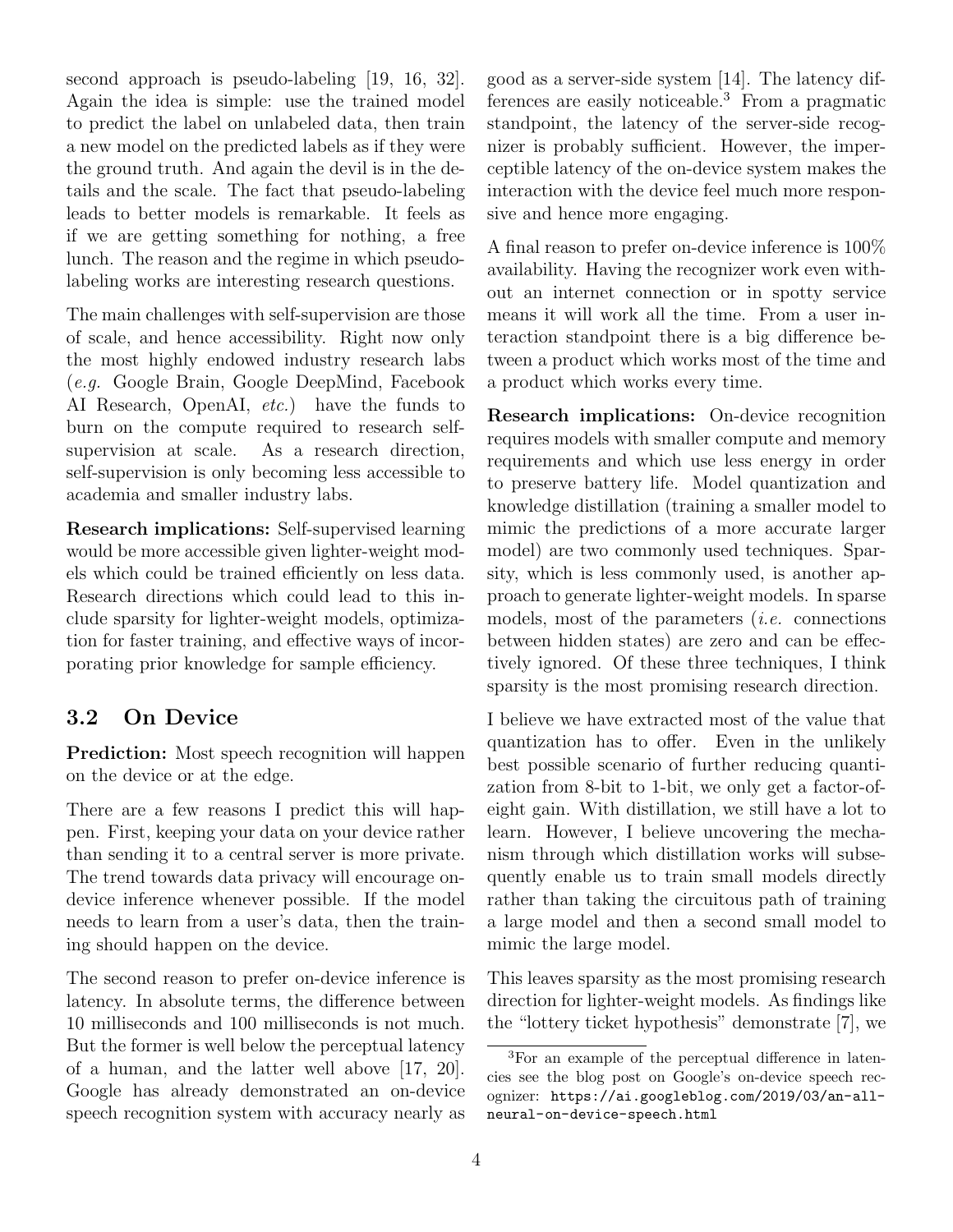<span id="page-4-0"></span>

Figure 3: The improvement in word error rate over time on the LibriSpeech [\[22\]](#page-8-1) and Switchboard Hub5'00 benchmarks. The data for these figures is from [https://github.com/syhw/wer\\_are\\_we](https://github.com/syhw/wer_are_we). The dashed lines indicate human-level performance. The human-level results on LibriSpeech are reported in Amodei et al. [\[2\]](#page-6-0), and those on Switchboard are reported in Xiong et al. [\[31\]](#page-8-10).

have a lot to learn about the role of sparsity in deep learning. In theory, the computational gains from sparsity could be substantial. Realizing these gains will require developments in the software, and possibly hardware, used to evaluate sparse models.

Weak supervision will be an important research direction for on-device training for applications which typically require labeled data. For example, a users interaction with the output of a speech recognizer or the actions they take immediately afterward could be useful signal from which the model can learn in a weakly-supervised manner.

#### 3.3 Word Error Rate

Prediction: By the end of the decade, possibly much sooner, researchers will no longer be publishing papers which amount to "improved word error rate on benchmark X with model architecture Y."

As you can see in figure [3,](#page-4-0) word error rates on the two most commonly studied speech recognition benchmarks have saturated. Part of the problem is that we need harder benchmarks for researchers to study. Two recently released benchmarks may spur further research in speech recognition [\[3,](#page-7-11) [8\]](#page-7-12). However, I predict that these benchmarks will quickly saturate by scaling up models and computation.

Another part of the problem is that we have reached a regime where word error rate improvements on academic benchmarks no longer correlate with practical value. Speech recognition word error rates on both benchmarks in figure [3](#page-4-0) surpassed human word error rates several years ago.<sup>[4](#page-4-1)</sup> However, in most settings humans understand speech better than machines do. This implies that word error rate as a measure of the quality our speech recognition systems does not correlate well with an ability to understand human speech.

A final issue is research in state-of-the-art speech recognition is becoming less accessible as models and data sets are getting larger, and as computing costs are increasing. A few well-funded industry labs are rapidly becoming the only places that can afford this type of research. As the advances become more incremental and further from academia,

<span id="page-4-1"></span><sup>4</sup>Estimates of human-level word error rates on the Call-Home portion of Hub5'00 vary considerably. For example Saon et al. [\[25\]](#page-8-11) report a best result 6.8 out of three transcribers whose results vary by nearly 2.0 absolute word error rate.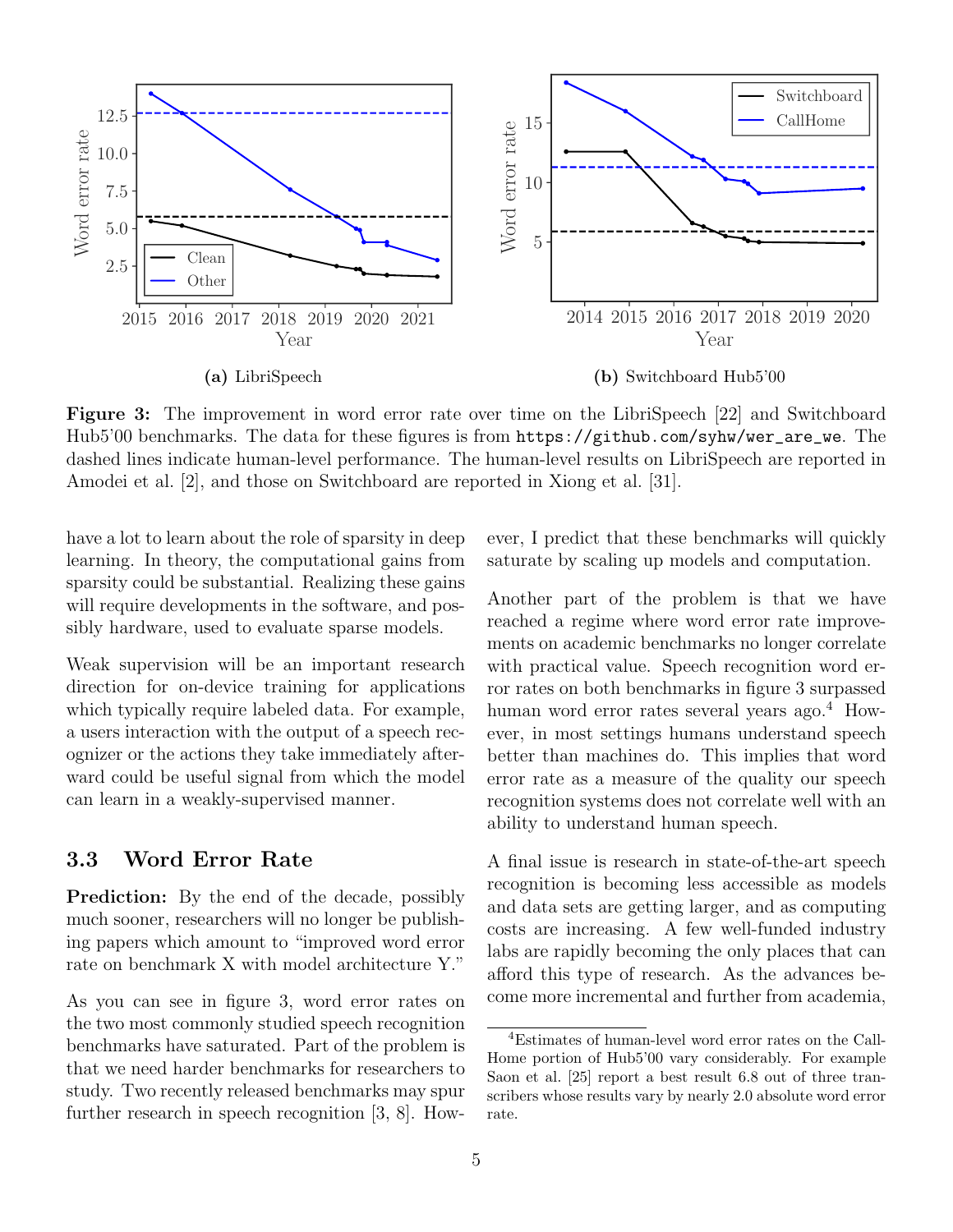<span id="page-5-0"></span>

Figure 4: An example lattice used to encode mutliple hypotheses output from a speech recognizer with differing weights.

this part of the field will continue to shift from research labs to engineering organizations.

#### 3.4 Richer Representations

**Prediction:** Transcriptions will be replaced by richer representations for downstream tasks which rely on the output of a speech recognizer. Examples of such downstream applications include conversational agents, voice-based search queries, and digital assistants.

Downstream applications often don't care about a verbatim transcription; they care about semantic correctness. Hence, improving the word error rate of a speech recognizer often does not improve the objective of the downstream task. One possibility is to develop a semantic error rate and use it to measure the quality of the speech recognizer. This is a challenging albeit interesting research problem.

I think a more likely outcome is to give downstream applications richer representations from the speech recognizer. For example, instead of passing a single transcription, passing a lattice of possibilities (as in figure [4\)](#page-5-0) which captures the uncertainty for each could be much more useful.

Research implications: The exact structure used to encode the representation is an open question. One possibility could be some sort of weighted transducer which if differentiable could allow for fine-tuning the recognizer to specific applications [\[1,](#page-6-1) [12\]](#page-7-13). This type of representation also requires models which are able to ingest variablesized graphs as input.

#### 3.5 Personalization

Prediction: By the end of the decade, speech recognition models will be deeply personalized to individual users.

One of the main distinctions between the automatic recognition of speech and the human interpretation of speech is in the use of context. Humans rely on a lot of context when speaking to one another. This context includes the topic of conversation, what was said in the past, the noise background, and visual cues like lip movement and facial expressions. We have, or will soon reach, the Bayes error rate for speech recognition on short (i.e. less than ten second long) utterances taken out of context. Our models are using the signal available in the data to the best of their ability. To continue to improve the machine understanding of human speech will require leveraging context as a deeper part of the recognition process.

One way to do this is with personalization. Personalization is already used to improve the recognition of utterances of the form "call <NAME>". Sim et al. [\[29\]](#page-8-12) found personalizing a model with a user's contact list improves named entity recall from 2.4% to  $73.5\%$  – a massive improvement. Personalizing models to individual users with speech disorders improves word error rates by 64% relative [\[30\]](#page-8-13). Personalization can make a huge difference in the quality of the recognition, particularly for groups or domains that are underrepresented in the training data. I predict we will see much more pervasive personalization by the end of the decade.

Research implications: On-device personalization requires on-device training which in itself requires lighter-weight models and some form of weak supervision (see section [3.2\)](#page-3-1). Personalization requires models which can be easily customized to a given user or context. The best way to incorporate such context into a model is still a research question.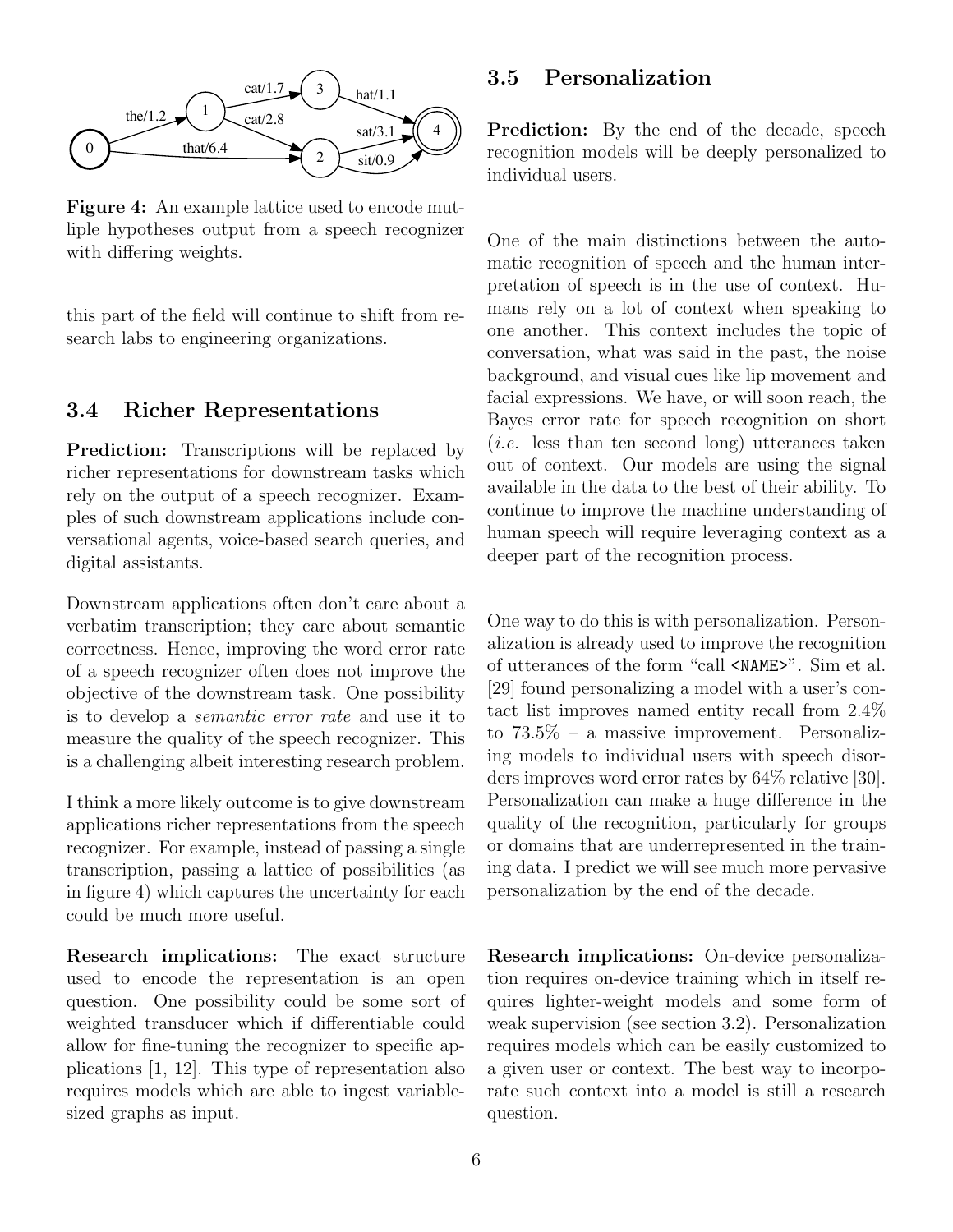<span id="page-6-3"></span>Table 1: Predictions for the progress in speech recognition research and applications by the year 2030.

| Prediction |  |
|------------|--|
|            |  |

Self-supervised learning and pretrained models are here to stay.

Most speech recognition (inference) will happen at the edge.

On-device model training will be much more common.

Sparsity will be a key research direction to enable on-device inference and training.

Improving word error rate on common benchmarks will fizzle out as a research goal.

Speech recognizers will output richer representations (graphs) for use by downstream tasks. Personalized models will be commonplace.

Most transcription services will be automated.

Voice assistants will continue to improve, but incrementally.

# 4 Application Predictions

### 4.1 Transcription Services

Prediction: By the end of the decade, 99% of transcribed speech services will be done by automatic speech recognition. Human transcribers will perform quality control and correct or transcribe the more difficult utterances. Transcription services include, for example, captioning video, transcribing interviews, and transcribing lectures or speeches.

### 4.2 Voice Assistants

Prediction: Voice assistants will get better, but incrementally, not fundamentally. Speech recognition is no longer the bottleneck to better voice assistants. The bottlenecks are now fully in the language understanding domain including the ability to maintain conversations, multi-ply contextual responses, and much wider domain question and answering. We will continue to make incremental progress on these so-called AI-complete problems,<sup>[5](#page-6-2)</sup> but I don't expect them to be solved by 2030.

Will we live in smart homes that are always listening and can respond to our every vocal beck and call? No. Will we wear augmented reality glasses on our faces and control them with our voice? Not by 2030.

# 5 Conclusion

Table [1](#page-6-3) summarizes my predictions for the progress in speech recognition to the year 2030. The predictions show that the coming decade could be just as exciting and important to the development of speech recognition and spoken language understanding as the previous one. We still have many research problems to solve before speech recognition will reach the point where it works all the time, for everyone. However, this is a goal worth working toward, as speech recognition is a key component to more fluid, natural, and accessible interactions with technology.

### Acknowledgements

Thanks to Chris Lengerich, Marya Hannun, Sam Cooper, and Yusuf Hannun for their feedback on this article.

# References

- <span id="page-6-1"></span>[1] K2. <https://github.com/k2-fsa/k2>, 2020.
- <span id="page-6-0"></span>[2] Dario Amodei, Sundaram Ananthanarayanan, Rishita Anubhai, Jingliang Bai, Eric Battenberg, Carl Case, Jared Casper, Bryan Catanzaro, Qiang Cheng, Guoliang Chen, et al.

<span id="page-6-2"></span> $5$ Shapiro  $[28, \text{ sec. } 4]$  $[28, \text{ sec. } 4]$  defines an AI task as AI-complete if solving it is equivalent to "solving the general AI problem", which he defines as "producing a generally intelligent computer program".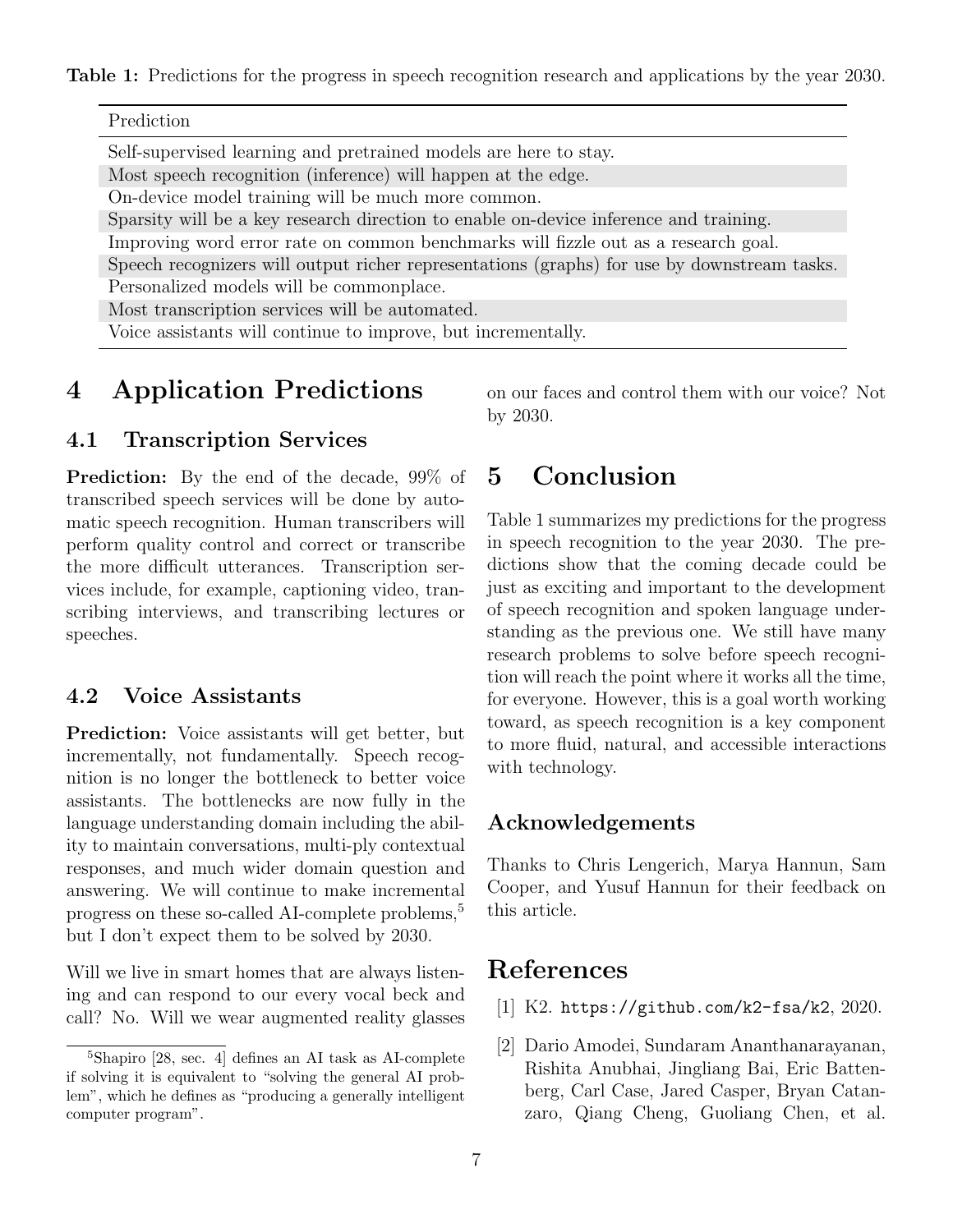Deep speech 2: End-to-end speech recognition in english and mandarin. In International conference on machine learning, pages 173–182. PMLR, 2016.

- <span id="page-7-11"></span>[3] Guoguo Chen, Shuzhou Chai, Guanbo Wang, Jiayu Du, Wei-Qiang Zhang, Chao Weng, Dan Su, Daniel Povey, Jan Trmal, Junbo Zhang, et al. Gigaspeech: An evolving, multi-domain asr corpus with 10,000 hours of transcribed audio.  $arXiv$  preprint  $arXiv:2106.06909, 2021$ .
- <span id="page-7-7"></span>[4] Ting Chen, Simon Kornblith, Mohammad Norouzi, and Geoffrey Hinton. A simple framework for contrastive learning of visual representations. In International conference on machine learning, pages 1597–1607. PMLR, 2020.
- <span id="page-7-3"></span>[5] Jan Chorowski, Dzmitry Bahdanau, Dmitriy Serdyuk, Kyunghyun Cho, and Yoshua Bengio. Attention-based models for speech recognition. In Proceedings of the 28th International Conference on Neural Information Processing Systems-Volume 1, pages 577–585, 2015.
- <span id="page-7-5"></span>[6] Jacob Devlin, Ming-Wei Chang, Kenton Lee, and Kristina Toutanova. Bert: Pre-training of deep bidirectional transformers for language understanding. In NAACL-HLT (1), 2019.
- <span id="page-7-10"></span>[7] Jonathan Frankle and Michael Carbin. The lottery ticket hypothesis: Finding sparse, trainable neural networks. In International conference on learning representations, 2019.
- <span id="page-7-12"></span>[8] Daniel Galvez, Greg Diamos, Juan Manuel Ciro Torres, Keith Achorn, Anjali Gopi, David Kanter, Max Lam, Mark Mazumder, and Vijay Janapa Reddi. The people's speech: A large-scale diverse english speech recognition dataset for commercial usage. 2021.
- <span id="page-7-8"></span>[9] Jean-Bastien Grill, Florian Strub, Florent Altch´e, Corentin Tallec, Pierre H Richemond, Elena Buchatskaya, Carl Doersch, Bernardo Avila Pires, Zhaohan Daniel

Guo, Mohammad Gheshlaghi Azar, et al. Bootstrap your own latent: A new approach to self-supervised learning. arXiv preprint arXiv:2006.07733, 2020.

- <span id="page-7-0"></span>[10] Richard R Hamming. Art of doing science and engineering: Learning to learn. CRC Press, 1997.
- <span id="page-7-2"></span>[11] Awni Hannun, Carl Case, Jared Casper, Bryan Catanzaro, Greg Diamos, Erich Elsen, Ryan Prenger, Sanjeev Satheesh, Shubho Sengupta, Adam Coates, et al. Deep speech: Scaling up end-to-end speech recognition. arXiv preprint arXiv:1412.5567, 2014.
- <span id="page-7-13"></span>[12] Awni Hannun, Vineel Pratap, Jacob Kahn, and Wei-Ning Hsu. Differentiable weighted finite-state transducers. arXiv preprint arXiv:2010.01003, 2020.
- <span id="page-7-6"></span>[13] Kaiming He, Haoqi Fan, Yuxin Wu, Saining Xie, and Ross Girshick. Momentum contrast for unsupervised visual representation learning. In Proceedings of the IEEE/CVF Conference on Computer Vision and Pattern Recognition, pages 9729–9738, 2020.
- <span id="page-7-4"></span>[14] Yanzhang He, Tara N Sainath, Rohit Prabhavalkar, Ian McGraw, Raziel Alvarez, Ding Zhao, David Rybach, Anjuli Kannan, Yonghui Wu, Ruoming Pang, et al. Streaming end-toend speech recognition for mobile devices. In ICASSP 2019-2019 IEEE International Conference on Acoustics, Speech and Signal Processing (ICASSP), pages 6381–6385. IEEE, 2019.
- <span id="page-7-1"></span>[15] Geoffrey Hinton, Li Deng, Dong Yu, George E Dahl, Abdel-rahman Mohamed, Navdeep Jaitly, Andrew Senior, Vincent Vanhoucke, Patrick Nguyen, Tara N Sainath, et al. Deep neural networks for acoustic modeling in speech recognition: The shared views of four research groups. IEEE Signal processing mag- $\alpha$ *zine*, 29(6):82–97, 2012.
- <span id="page-7-9"></span>[16] Jacob Kahn, Ann Lee, and Awni Hannun. Self-training for end-to-end speech recogni-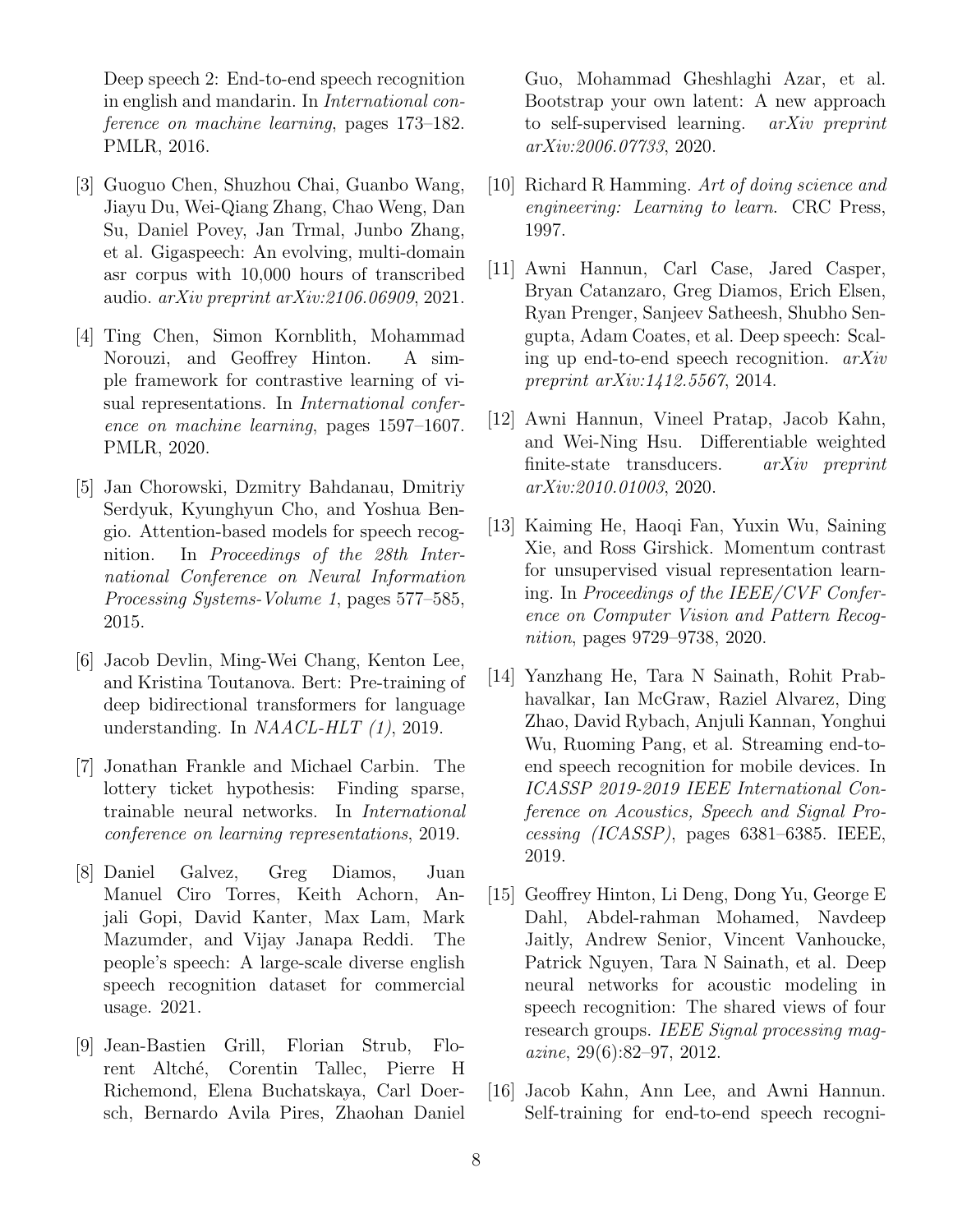tion. In ICASSP 2020-2020 IEEE International Conference on Acoustics, Speech and Signal Processing (ICASSP), pages 7084– 7088. IEEE, 2020.

- <span id="page-8-8"></span>[17] Nelson Posse Lago and Fabio Kon. The quest for low latency. In ICMC, 2004.
- <span id="page-8-2"></span>[18] Y LeCun and I Misra. Self-supervised learning: The dark matter of intelligence. [https://ai.facebook.com/blog/self](https://ai.facebook.com/blog/self-supervised-learning-the-dark-matter-of-intelligence/)[supervised-learning-the-dark-matter](https://ai.facebook.com/blog/self-supervised-learning-the-dark-matter-of-intelligence/)[of-intelligence/](https://ai.facebook.com/blog/self-supervised-learning-the-dark-matter-of-intelligence/), 2021.
- <span id="page-8-7"></span>[19] Dong-Hyun Lee et al. Pseudo-label: The simple and efficient semi-supervised learning method for deep neural networks. In Workshop on challenges in representation learning, ICML, volume 3, page 896, 2013.
- <span id="page-8-9"></span>[20] Daniel J Levitin, Karon MacLean, Max Mathews, Lonny Chu, and Eric Jensen. The perception of cross-modal simultaneity (or "the greenwich observatory problem" revisited). In AIP Conference Proceedings, volume 517, pages 323–329. American Institute of Physics, 2000.
- <span id="page-8-6"></span>[21] Aaron van den Oord, Yazhe Li, and Oriol Vinyals. Representation learning with contrastive predictive coding. arXiv preprint arXiv:1807.03748, 2018.
- <span id="page-8-1"></span>[22] Vassil Panayotov, Guoguo Chen, Daniel Povey, and Sanjeev Khudanpur. Librispeech: an asr corpus based on public domain audio books. In 2015 IEEE international conference on acoustics, speech and signal processing (ICASSP), pages 5206–5210. IEEE, 2015.
- <span id="page-8-0"></span>[23] Daniel Povey, Arnab Ghoshal, Gilles Boulianne, Lukas Burget, Ondrej Glembek, Nagendra Goel, Mirko Hannemann, Petr Motlicek, Yanmin Qian, Petr Schwarz, et al. The kaldi speech recognition toolkit. In IEEE 2011 workshop on automatic speech recognition and understanding, number CONF. IEEE Signal Processing Society, 2011.
- <span id="page-8-3"></span>[24] Alec Radford, Jeffrey Wu, Rewon Child, David Luan, Dario Amodei, Ilya Sutskever, et al. Language models are unsupervised multitask learners. OpenAI blog, 1(8):9, 2019.
- <span id="page-8-11"></span>[25] George Saon, Gakuto Kurata, Tom Sercu, Kartik Audhkhasi, Samuel Thomas, Dimitrios Dimitriadis, Xiaodong Cui, Bhuvana Ramabhadran, Michael Picheny, Lynn-Li Lim, et al. English conversational telephone speech recognition by humans and machines. 2017.
- <span id="page-8-5"></span>[26] Steffen Schneider, Alexei Baevski, Ronan Collobert, and Michael Auli. wav2vec: Unsupervised pre-training for speech recognition. In INTERSPEECH, 2019.
- <span id="page-8-4"></span>[27] Rico Sennrich, Barry Haddow, and Alexandra Birch. Improving neural machine translation models with monolingual data. In 54th Annual Meeting of the Association for Computational Linguistics, pages 86–96. Association for Computational Linguistics (ACL), 2016.
- <span id="page-8-14"></span>[28] Stuart C Shapiro. *Encyclopedia of artificial* intelligence second edition. John, 1992.
- <span id="page-8-12"></span>[29] Khe Chai Sim, Françoise Beaufays, Arnaud Benard, Dhruv Guliani, Andreas Kabel, Nikhil Khare, Tamar Lucassen, Petr Zadrazil, Harry Zhang, Leif Johnson, et al. Personalization of end-to-end speech recognition on mobile devices for named entities. In 2019 IEEE Automatic Speech Recognition and Understanding Workshop (ASRU), pages 23–30. IEEE, 2019.
- <span id="page-8-13"></span>[30] Khe Chai Sim, Petr Zadrazil, and Françoise Beaufays. An investigation into ondevice personalization of end-to-end automatic speech recognition models. arXiv preprint arXiv:1909.06678, 2019.
- <span id="page-8-10"></span>[31] Wayne Xiong, Jasha Droppo, Xuedong Huang, Frank Seide, Mike Seltzer, Andreas Stolcke, Dong Yu, and Geoffrey Zweig. Achieving human parity in conversational speech recognition. *arXiv preprint* arXiv:1610.05256, 2016.